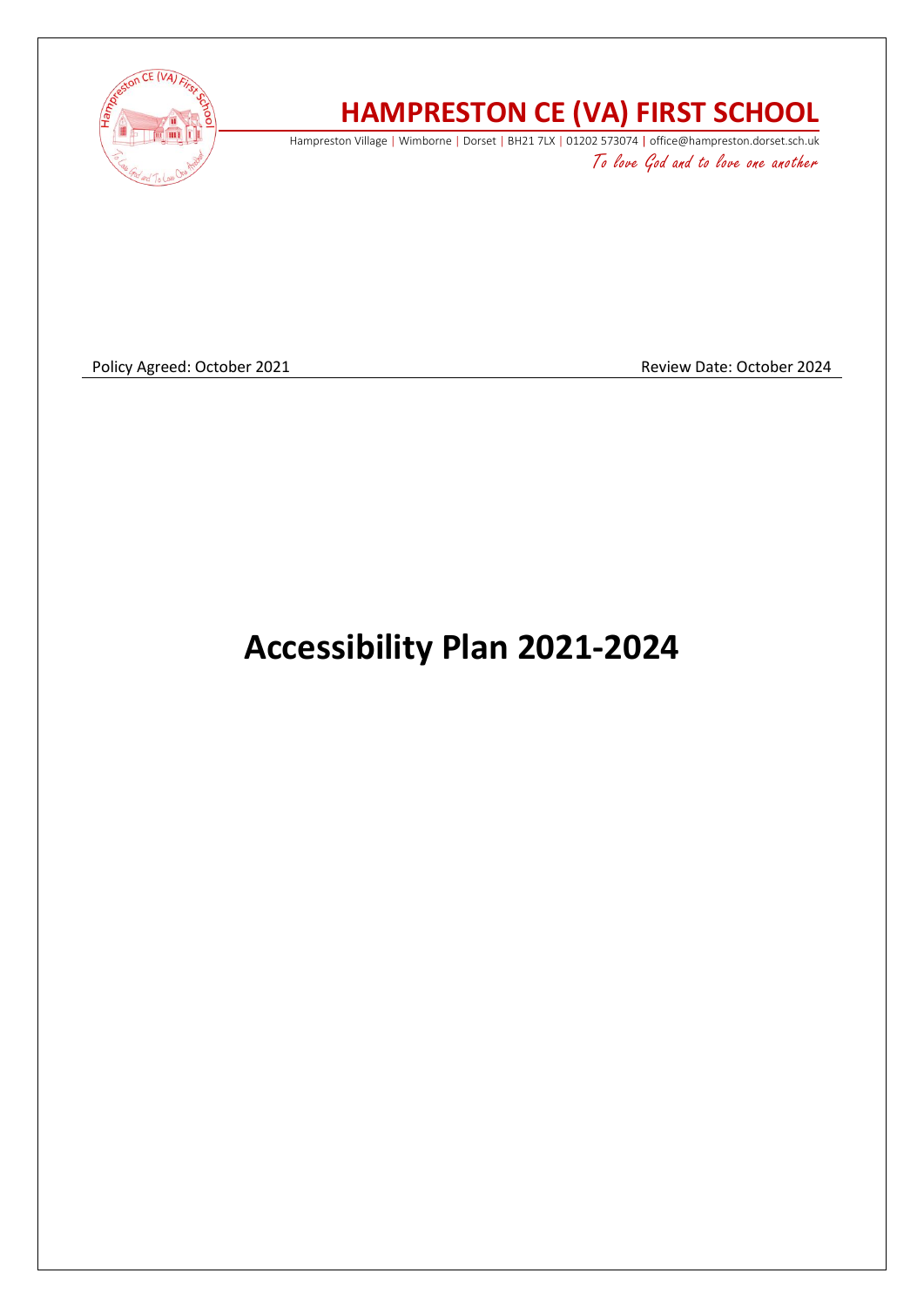# Contents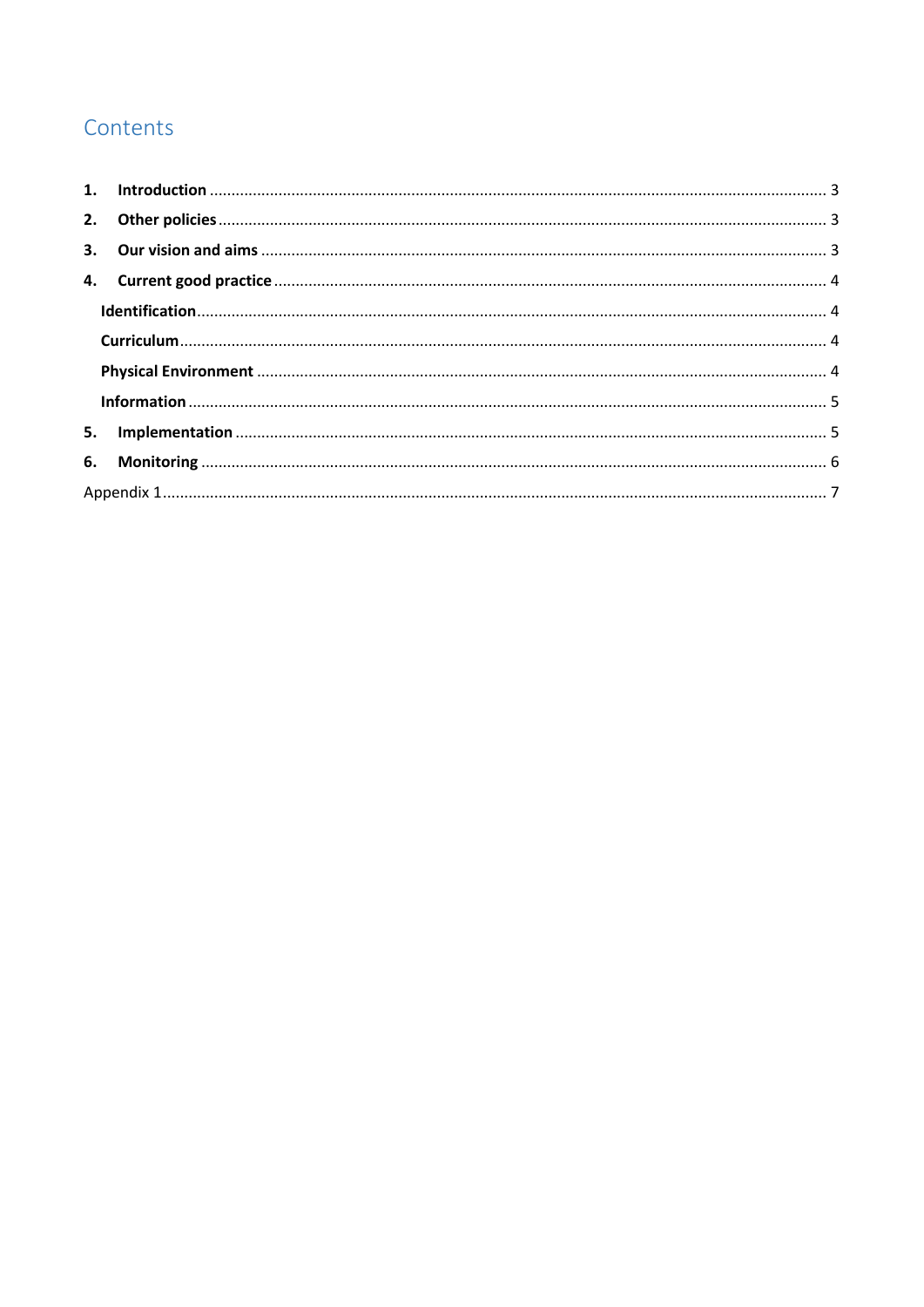## <span id="page-2-0"></span>**1. Introduction**

All schools must have an Accessibility Plan. This is required by law (the Equality Act 2010).

Accessibility Plans set out how, over time, a school will:

- a) increase access to the curriculum for disabled pupils;
- b) improve the physical environment of the school to increase access for disabled pupils; and
- c) make written information more accessible to disabled pupils by providing information in a range of different ways.

A person has a disability if they have a **physical** or **mental impairment** that has a **substantial** and **long-term**  adverse effect on their ability to carry out **normal day-to-day activities**.

This is the Accessibility Plan for Hampreston CE (VA) First School.

#### <span id="page-2-1"></span>**2. Other policies**

Our Accessibility Plan complements and supports our:

- *Special educational needs and disability* policy and related *SEN information report*;
- policy for *Supporting pupils at school with medical conditions*; and our
- Equality Information and Equality Objectives.

It should also be read alongside the following school policies, strategies and documents:

- Curriculum Policy
- Staff Development Policy
- Health & Safety Policy (including off-site safety)
- Policy relating to Behaviour
- School Development Plan

#### <span id="page-2-2"></span>**3. Our vision and aims**

Hampreston CE (VA) First School wants everyone within our school to feel welcome, valued and included in the school community. We are committed to providing a fully accessible environment to enable this to happen.

Our pupils are provided with high quality learning opportunities so that each child achieves all that they can. We want all our pupils to feel confident and have a positive view of themselves.

We want our pupils with a disability to access all elements of school life, including school clubs, activities and trips. We recognise that we may have to do things a little differently to make this happen.

We are committed to taking positive action in the spirit of the Equality Act 2010, by removing disadvantage faced by pupils with a disability and eliminating discrimination.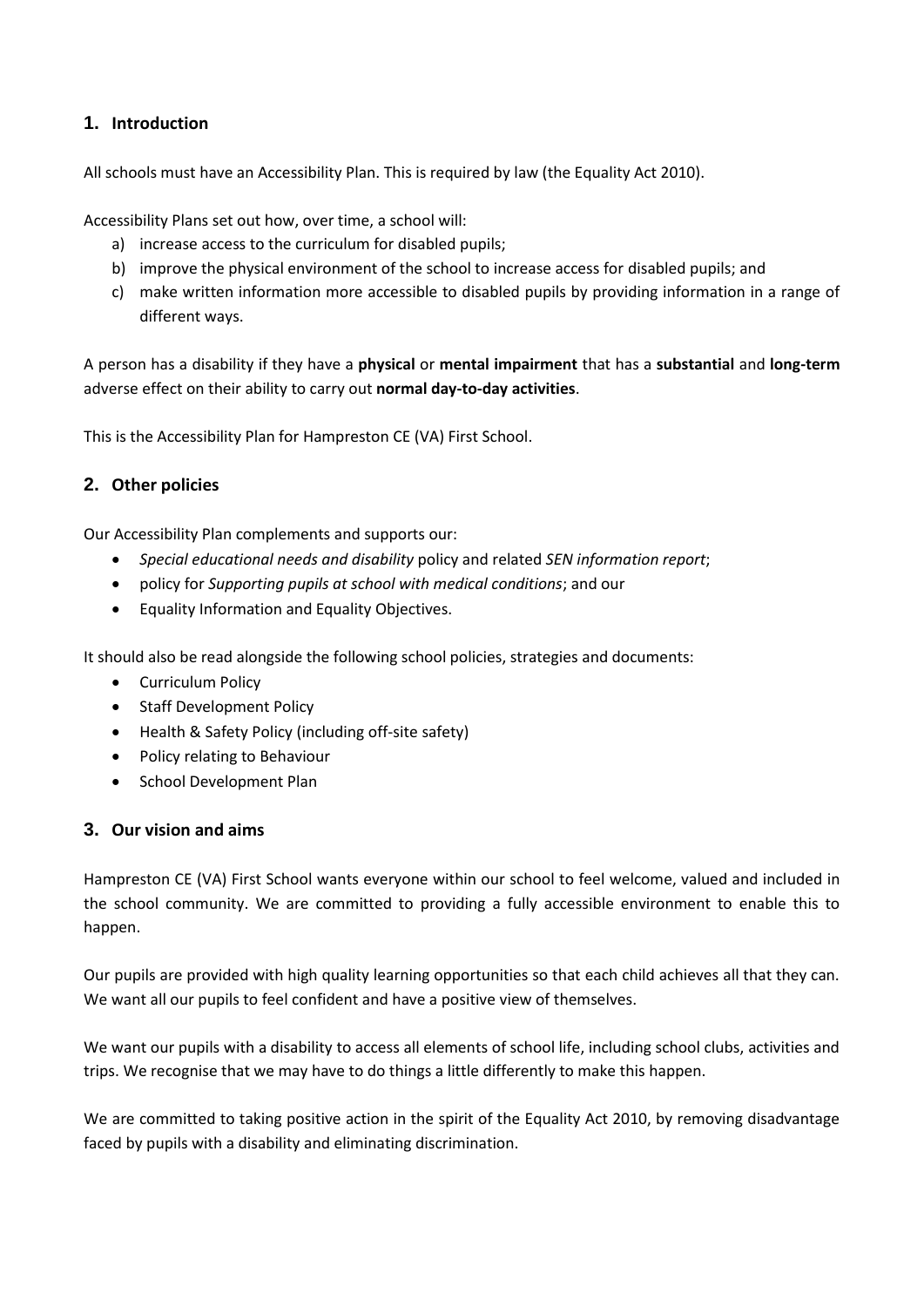We will ensure that through whole school training, all staff and governors will be aware of our duties to support children with disabilities, in line with the Equality Act 2010.

In implementing our Accessibility Plan, we will take into account the views, wishes and feelings of our pupils and their families.

### <span id="page-3-0"></span>**4. Current good practice**

#### <span id="page-3-1"></span>**Identification**

Hampreston CE (VA) First School asks for information on any disabilities or health conditions in early communications with new parents and carers. We also carefully observe our pupils' progress and behaviour and will discuss any concerns with parents and carers, as necessary.

#### <span id="page-3-2"></span>**Curriculum**

Hampreston CE (VA) First School has improved access to the curriculum for disabled pupils through the following means:

- using multimedia activities and interactive ICT equipment (Interactive Whiteboards and iPads) to support specific curriculum areas, e.g. numeracy and literacy;
- providing a differentiated curriculum, designed according to need and where necessary with specialist input, for those pupils that require this;
- offering a Continued Professional Development (CPD) programme to ensure that all staff are knowledgeable of the impact of ASD, Dyslexia and attachment disorder on learning;
- organising classrooms so that they promote the participation and independence of all pupils;
- staff INSET training regarding sensory impairments and the school environment;
- modifying worksheets and curriculum content into large font for pupils with a visual impairment (VI).

#### <span id="page-3-3"></span>**Physical Environment**

Hampreston CE (VA) First School has already improved the physical environment of the school to increase access for disabled pupils by:

- providing flat or ramped access to specified school entrances;
- providing an accessible toilet and changing facilities;
- adding highlighting tape on all thresholds and steps, and yellow paint to the edges of pathways for pupils with reduced vision;
- ensuring that there is good lighting throughout school, making use of natural light where possible and reducing glare through the use of roller blinds in the hallway and classrooms;
- removing and fixing of potential trip hazards and keeping all floor spaces uncluttered;
- providing fabric blinds, curtains, carpets and rubber seals to doors to improve sound quality;
- ensuring data projectors, plumbing and heating are regularly serviced and not too noisy wherever possible.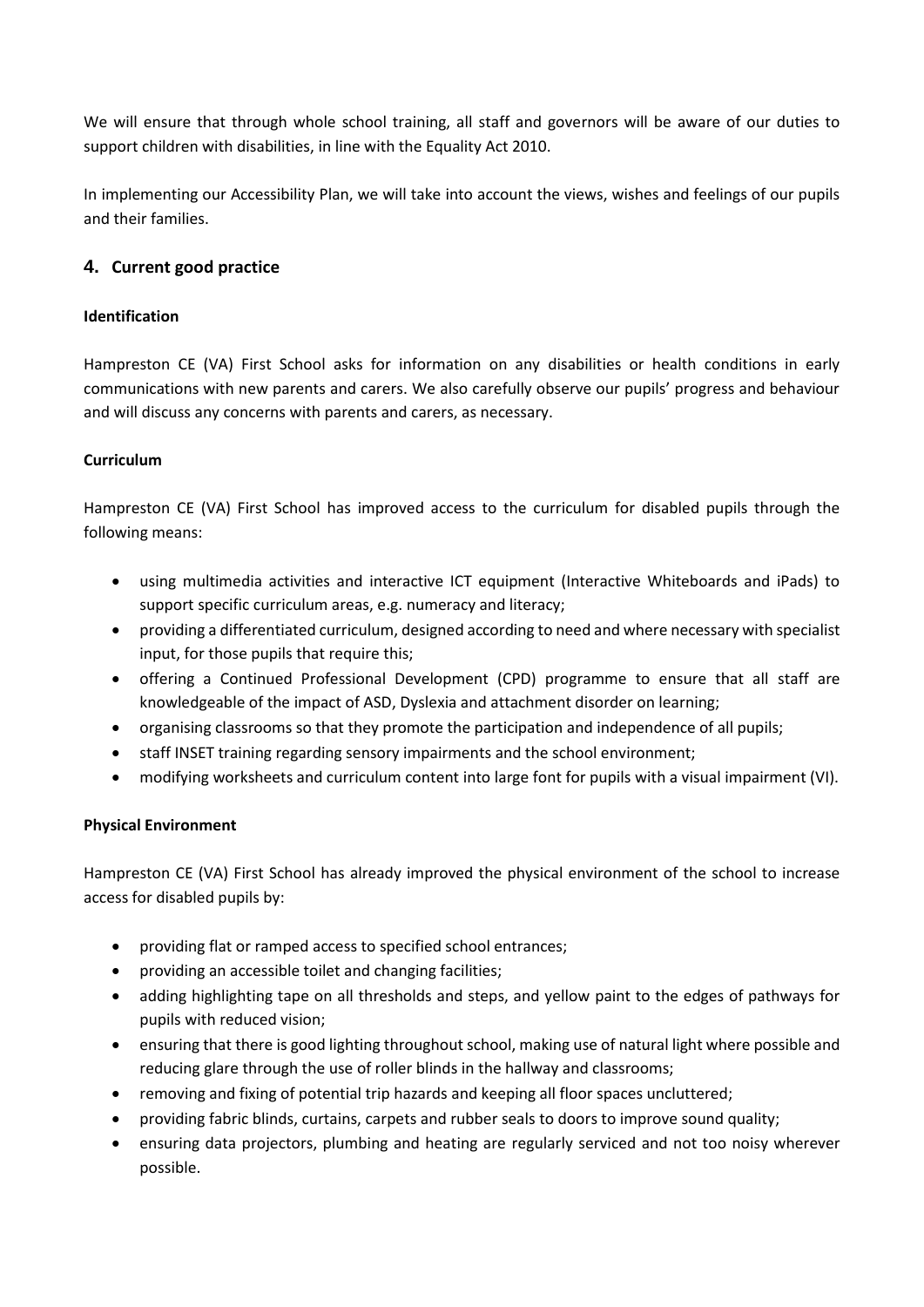#### <span id="page-4-0"></span>**Information**

Hampreston CE (VA) First School already makes written information more accessible to disabled pupils through:

- modifying written information so that this is available in large print for pupils with a visual impairment;
- adhering to guidelines from specialists (such as the Hearing and Vision Support Services) regarding the presentation of all written information, paying attention to layout and colour;
- using social stories and picture symbols to explain school rules for pupils who benefit from this.

#### <span id="page-4-1"></span>**5. Implementation**

Our Accessibility Plan shows how access to Hampreston CE (VA) First School will be improved for disabled pupils (and for staff and visitors to the school) and anticipates how we will make reasonable adjustments to support them whenever possible. We will ensure that we do so within a reasonable timeframe.

Reasonable adjustments are positive actions that help pupils with a disability to fully participate in school life.

In doing this, we have thought about:

- how to ensure disabled pupils are as prepared for life as their non-disabled peers;
- how we can encouraging pupils with a disability to take part in after school clubs, leisure and cultural activities and school visits;
- how we might provide auxiliary aids and services (something or someone that provides help or support) to pupils with a disability to support their access to the curriculum;
- adding specialist facilities to our school as necessary and improving the physical environment;
- how we can improve the delivery of written information, including making this available in various preferred formats and within a reasonable timeframe.

Our Accessibility Plan has been written based upon information from the Local Authority (or site surveyor) and in liaison with pupils, parents, staff and governors of the school and the Diocese. It will advise other school planning documents.

Hampreston CE (VA) First School will work in partnership with the Dorset Council and Salisbury Diocesan Board of Education in developing and implementing this Accessibility Plan and will adopt in principle the *Local Authority Strategy for Accessibility*.

Environmental or physical works undertaken in the school to improve access will follow and be guided by the relevant building regulations as advised by the Site Surveyor and the *Local Authority Strategy for Accessibility*.

We will consult with experts when new situations regarding pupils with disabilities are experienced. Hampreston CE (VA) First School's Accessibility Plan will be implemented by Mr Tim Williams, Headteacher. Sufficient resources will be allocated by Hampreston CE (VA) First School to implement this Accessibility Plan.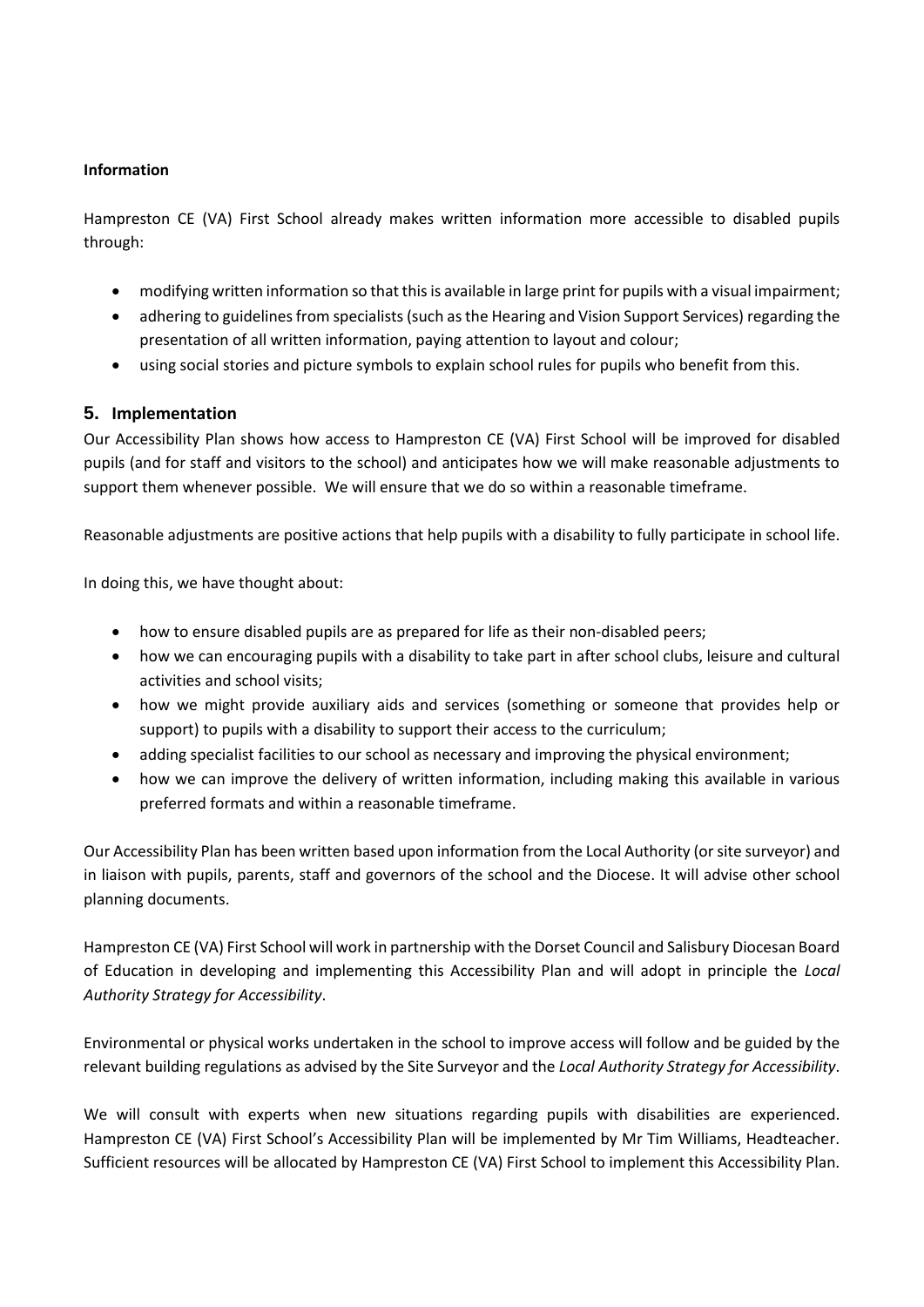### <span id="page-5-0"></span>**6. Monitoring**

The Hampreston CE (VA) First School Accessibility Plan covers a three year period but will be reviewed regularly and updated if needed. It will be monitored through the Governor Premises, Health & Safety and Environment Committee.

The governing body, or proprietor will monitor Hampreston CE (VA) First School's activity under the Equality Act 2010 (and in particular Schedule 10 regarding Accessibility and Schedule 13 regarding Reasonable Adjustments) and will advise upon the compliance with that duty.

The Hampreston CE (VA) First School Accessibility Plan may be monitored by Ofsted during Inspection processes in relation to Schedules 10 and 13 of the Equality Act 2010.

The Hampreston CE (VA) First School complaints procedure covers the Accessibility Plan.